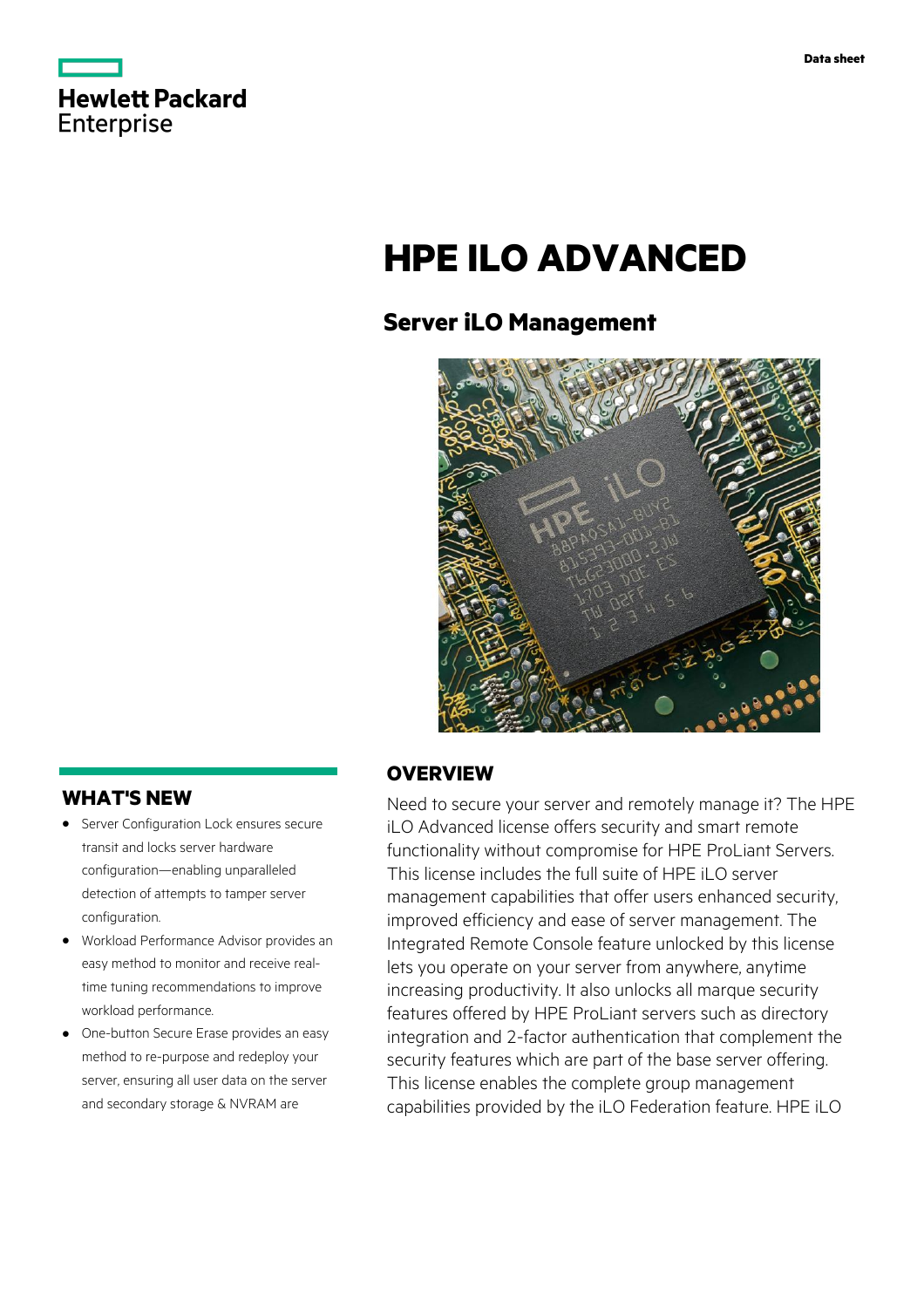erased, per NIST Standards 800-88r1.

- **·** Support for Gemalto Safenet and Safenet AT key managers.
- **·** HTML 5 Remote Console for iLO 4.

Advanced is available for HPE ProLiant, HPE Apollo and HPE Edgeline Servers. HPE Synergy Compute Modules include iLO Advanced capabilities, no license is needed.

## **FEATURES**

#### **Sophisticated Remote Administration of Servers**

HPE iLO Advanced provides Integrated Remote Console with virtual keyboard and mouse to significantly reduce IT cost associated with travel and unplanned downtime.

Supports Global Team Collaboration for up to six consoles.

Console Record and Playback of server administration activity.

Virtual Media and folders to simplify server set up.

Power Management with 24-hour history and dynamic capping for health monitoring, power and thermal control.

#### **Enhanced Security Features**

Unparalleled transit and endpoint tamper detection.

Support for all iLO Advanced Premium Security Edition features.

HPE iLO Advanced provides Directory Service Authentication that allows for user-password policies to be inherited from a directory without the need to update user-password setting in each server.

Common Access Card (CAC)/Personal Identity Verification (PIV) card based 2 factor authentication (available on HPE Gen10 Server portfolios and later).

Kerberos authentication provides dual authentication allowing users to log in once and navigate between servers.

#### **Optimized Performance**

HPE iLO Advanced gives you access to Hewlett Packard Enterprise patented Jitter Smoothing technology for significant performance improvements, real savings, and a more intelligent server environment.

Workload Performance Advisor, providing you an easy method to get maximum performance from your server by providing recommendations on the right BIOS parameter settings.

Jitter smoothing mitigates processor frequency fluctuation for reduced latency, more deterministic performance and, in some cases, improved overall workload throughput above Turbo Boost Mode [1] alone.

#### **Simplified Server Management at Scale and Built-in Group Management with iLO Federation**

HPE iLO Advanced offers Group Virtual Media which gives you the ability to replicate the same script media within an iLO Federation group.

Group Power Control lets you turn several servers on and off with a single click.

Group Power Capping allows servers to share power consumption among a group of servers.

Group License Activation for faster implementation of iLO licenses.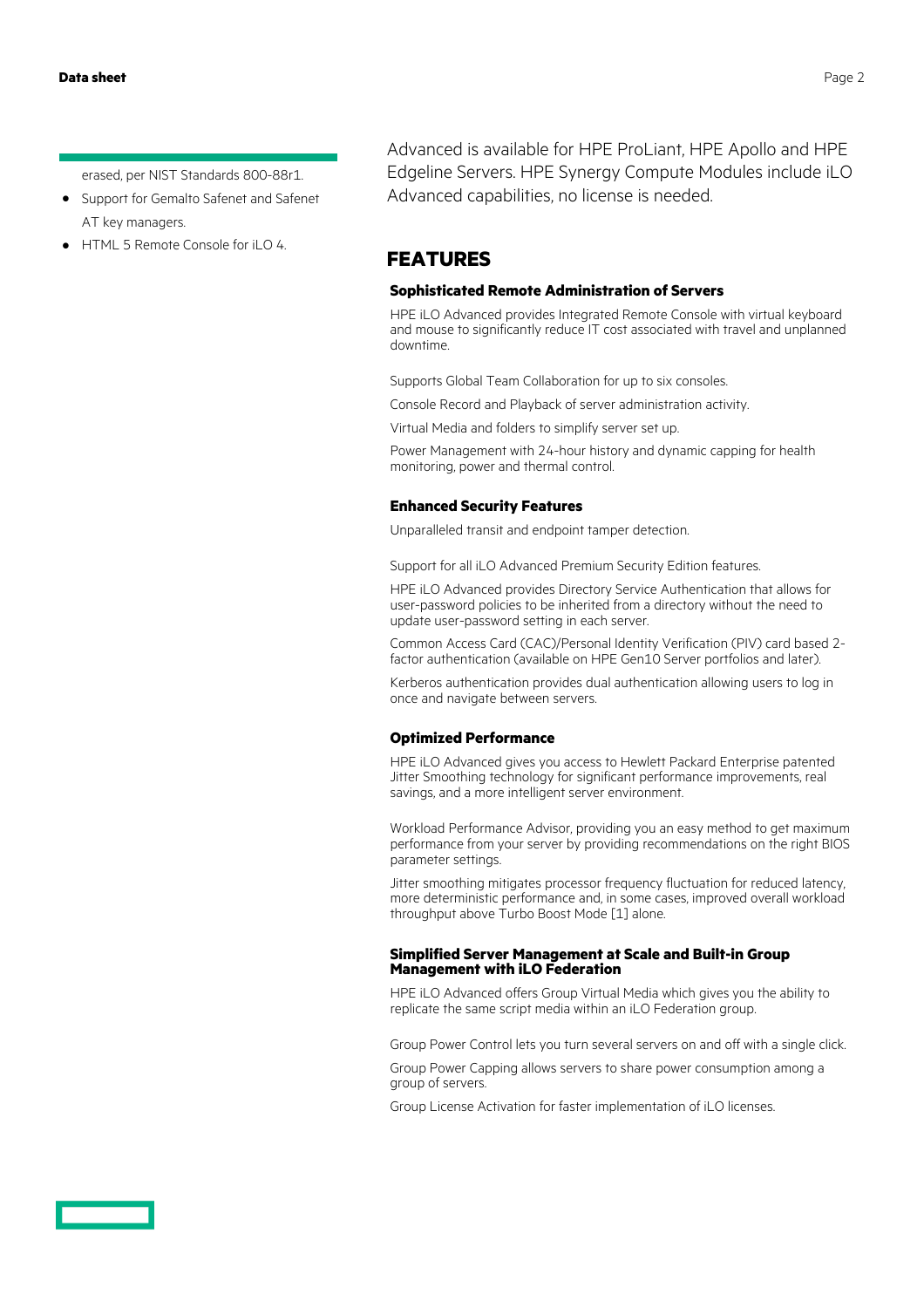$\overline{\phantom{0}}$ 

HTML5 remote console for iLO.